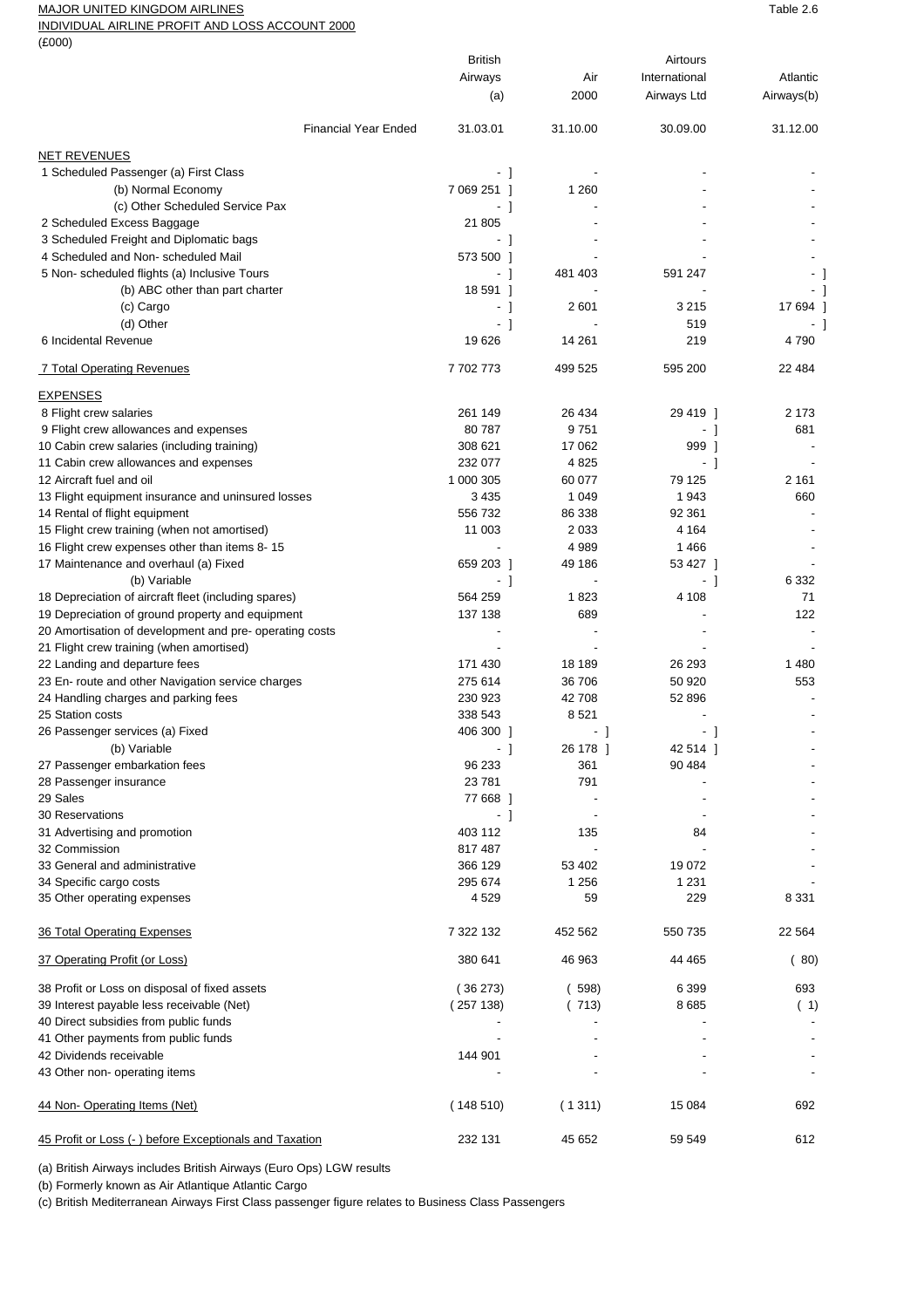| <b>Britannia</b><br>Airways | <b>British</b><br>European<br>Airways (UK) | <b>British</b><br>Mediterranean<br>Airways | <b>British</b><br>Midland<br>Airways | <b>British</b><br>Regional<br>Airlines | <b>British</b><br>World<br>Airlines | <b>Brymon</b><br>Airways<br>Limited |
|-----------------------------|--------------------------------------------|--------------------------------------------|--------------------------------------|----------------------------------------|-------------------------------------|-------------------------------------|
| 31.12.00                    | 31.03.01                                   | (c)<br>31.03.01                            | (d)<br>31.12.00                      | 31.12.00                               | (e)<br>31.10.00                     | (e)<br>31.03.01                     |
|                             | $-1$                                       | 20 26 2                                    | $-1$                                 |                                        |                                     |                                     |
|                             | $-1$                                       | 32 430                                     | - 1                                  | 169 737                                |                                     | 97 622                              |
|                             | 184 044 1                                  | 676                                        | 539 518 ]                            | 323                                    |                                     |                                     |
|                             |                                            | 767                                        | $\blacksquare$                       | $\overline{\phantom{a}}$               |                                     | 28                                  |
|                             |                                            | 616                                        | 11 234                               | 664                                    |                                     |                                     |
|                             | 669                                        | $\blacksquare$                             | 2 1 3 7                              | $\Box$                                 |                                     |                                     |
| 730 847                     |                                            |                                            | - 1                                  | 18736 ]                                | 6430                                |                                     |
|                             |                                            |                                            | 79 712 ]                             | - 1                                    |                                     |                                     |
|                             | 1647                                       |                                            | $-1$                                 |                                        |                                     | 72                                  |
|                             |                                            |                                            | $-1$                                 |                                        | 24 084                              | 7797                                |
| 55 175                      | 5446                                       | 1566                                       | 54 731                               | 6 2 8 5                                |                                     | 145                                 |
| 786 022                     | 191 806                                    | 56 317                                     | 687 332                              | 195 745                                | 30 514                              | 105 664                             |
| 45 001                      | 7 3 2 8                                    | 3 2 5 1                                    | 38 7 34                              | 14 502                                 | 2886                                | 9479                                |
| 22 29 5                     | 2570                                       | 631                                        | 4 2 5 0                              | 918                                    | 636                                 | 886                                 |
| 25 471                      | 3 5 6 0                                    | 2019                                       | 18 915                               | 4528                                   | 1 1 5 6                             | 2758                                |
| $\blacksquare$              | 2 3 3 5                                    | 1893                                       | 11 565                               | $\Box$                                 | 159                                 | 502                                 |
| 98 7 25                     | 21 4 39                                    | 7958                                       | 43 324                               | 11 0 36                                | 2838                                | 5787                                |
| 907                         | 1 1 1 1                                    | 121                                        | 1 1 8 7                              | 847                                    | 526                                 | 328                                 |
| 131 621                     | 21 675                                     | 9665                                       | 90 023                               | 22 975                                 | 232                                 | 2 0 0 7                             |
| 1 3 1 7                     | 1 1 9 0                                    | 481                                        | 5 2 6 4                              | 1 6 6 5                                | 405                                 | 779                                 |
| 10 168                      | 6 0 5 6                                    | 768                                        | 1747                                 | 19 165                                 | 607                                 |                                     |
| 10 952                      | 20 726 ]                                   | 401<br>7 3 7 2                             | 41 313                               | 1 1 1 4                                | $\blacksquare$<br>6626              | 6 1 8 8                             |
| 54 349<br>20 904            | - 1<br>5 2 6 1                             | 476                                        | 15 501<br>15 683                     | 14 226<br>7680                         | 1 4 3 3                             | 4848<br>1 0 9 5                     |
| 15 626                      |                                            | 163                                        | 12 611                               | 199                                    | 133                                 | 277                                 |
|                             |                                            | $\blacksquare$                             | (1090)                               | $\blacksquare$                         | $\blacksquare$                      |                                     |
|                             |                                            | $\overline{\phantom{a}}$                   | $\overline{\phantom{a}}$             | $\overline{\phantom{a}}$               | $\blacksquare$                      |                                     |
| 28 0 54                     | 14 771                                     | 1 4 9 5                                    | 42 447                               | 8658                                   | 772                                 | 5 0 0 4                             |
| 43723                       | 8546                                       | 3773                                       | 26 553                               | 7 1 7 8                                | 1 1 2 7                             | 4 2 5 1                             |
| 45 014                      | 14 4 39                                    | 5722                                       | 29 5 14                              | 13 122                                 | 1822                                | 7 0 0 0                             |
|                             | 1 1 6 3                                    |                                            | 52 455                               |                                        |                                     | 1999                                |
|                             | $\overline{\phantom{a}}$                   |                                            | 8 0 9 8                              | $\blacksquare$                         | $\blacksquare$                      |                                     |
| 35 903<br>117 145           | 10 542<br>24 146                           | 4 3 9 3                                    | 28 441                               | 8572                                   | 1 2 6 1                             | 6 3 5 2                             |
| 1 4 2 9                     | $\blacksquare$                             | 278<br>76                                  | 10 326<br>1 3 1 4                    | 16 476<br>50                           | 856                                 | 8 3 6 5<br>76                       |
| $\overline{\phantom{a}}$    | 1698                                       | $\overline{\phantom{a}}$                   | 12 2 31                              | 469                                    |                                     | 1946                                |
| $\overline{\phantom{a}}$    | 5916                                       | 711                                        | 22 138                               | 4 6 5 4                                | $\overline{\phantom{m}}$            | 1495                                |
| 8023                        | 4 4 5 0                                    | 218                                        | 20 136                               | 1 2 5 3                                | 37                                  | 893                                 |
|                             | 16 207                                     | $\overline{\phantom{a}}$                   | 45 547                               | 10827                                  | 12                                  | 6823                                |
| 53 252                      | 12 4 14                                    | 4 4 7 0                                    | 44 497                               | 12 089                                 | 8725                                | 6 1 2 0                             |
| 1 0 8 3                     | 157                                        | $\blacksquare$                             | 6852                                 |                                        | $\blacksquare$                      |                                     |
| $\sim$ $-$                  | (4145)                                     | 17                                         | 29 081                               |                                        |                                     | 16 545                              |
| 770 962                     | 203 555                                    | 56 352                                     | 678 657                              | 182 203                                | 32 249                              | 101 803                             |
| 15 060                      | (11749)                                    | (35)                                       | 8675                                 | 13542                                  | (1735)                              | 3861                                |
| 4 1 0 9                     | 1 0 3 6                                    |                                            | 15 855                               | (196)                                  |                                     | 266                                 |
| 1 2 4 0                     | (1190)                                     | 168                                        | (6752)                               | (3403)                                 | (979)                               | 1448                                |
|                             |                                            |                                            |                                      |                                        |                                     |                                     |
| $\overline{\phantom{a}}$    |                                            |                                            |                                      |                                        |                                     |                                     |
| 11 000                      |                                            |                                            |                                      |                                        |                                     |                                     |
|                             | 1 0 5 6                                    | 309                                        | (11120)                              |                                        |                                     |                                     |
| 16 349                      | 902                                        | 477                                        | (2017)                               | (3599)                                 | (979)                               | 1714                                |
| 31 409                      | (10847)                                    | 442                                        | 6658                                 | 9943                                   | (2714)                              | 5575                                |

(d) British Midland Airways includes British Midland Commuter results

(e) British World Airlines financial report cover a 10 month period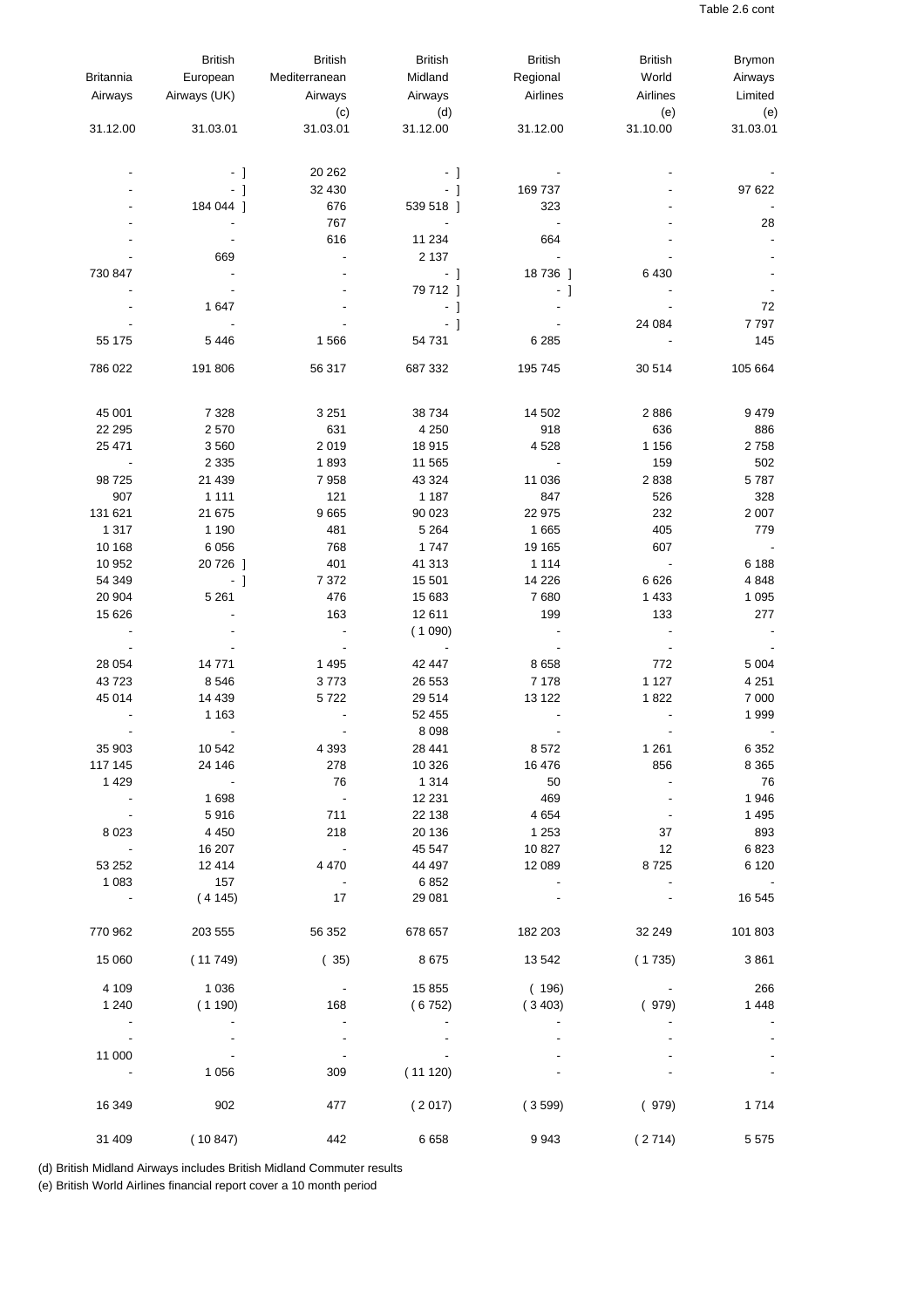## MAJOR UNITED KINGDOM AIRLINES **Table 2.6** cont

INDIVIDUAL AIRLINE PROFIT AND LOSS ACCOUNT 2000

 $(F(0)$ 

| (2000)                                                                             | Channel<br><b>Express</b><br><b>Air Services</b> | <b>City Flyer</b><br><b>Express</b><br>Limited | EasyJet<br>Airline<br>Company Ltd | Emerald<br>Airways<br>Limited |
|------------------------------------------------------------------------------------|--------------------------------------------------|------------------------------------------------|-----------------------------------|-------------------------------|
| <b>Financial Year Ended</b>                                                        | 31.03.01                                         | 31.03.01                                       | 30.09.00                          | 31.08.00                      |
| <b>REVENUES</b>                                                                    |                                                  |                                                |                                   |                               |
| 1 Scheduled Passenger (a) First Class                                              |                                                  | - 1                                            |                                   |                               |
| (b) Normal Economy                                                                 |                                                  | 149 109 1                                      | 263 507                           |                               |
| (c) Other Scheduled Service Pax                                                    |                                                  | - 1                                            |                                   |                               |
| 2 Scheduled Excess Baggage                                                         |                                                  | 102                                            | 338                               |                               |
| 3 Scheduled Freight and Diplomatic bags                                            |                                                  | 326                                            |                                   |                               |
| 4 Scheduled and Non-scheduled Mail                                                 | 7973                                             |                                                |                                   | 14 8 59                       |
| 5 Non- scheduled flights (a) Inclusive Tours                                       |                                                  | 8 2 3 4                                        |                                   |                               |
| (b) ABC other than part charter                                                    |                                                  |                                                |                                   |                               |
| (c) Cargo                                                                          | 47897                                            |                                                |                                   | 1924                          |
| (d) Other                                                                          |                                                  | 9997                                           |                                   |                               |
| 6 Incidental Revenue                                                               | 4 1 8 8                                          |                                                | 1 1 5 9                           | 126                           |
| 7 Total Operating Revenues                                                         | 60 058                                           | 167 768                                        | 265 004                           | 16 909                        |
|                                                                                    |                                                  |                                                |                                   |                               |
| <b>EXPENSES</b>                                                                    |                                                  |                                                |                                   |                               |
| 8 Flight crew salaries                                                             | 5 5 6 2                                          | 8 1 0 8                                        | 11 562                            | 1965                          |
| 9 Flight crew allowances and expenses                                              | 2 3 7 7                                          | 736                                            | 987                               | 121                           |
| 10 Cabin crew salaries (including training)                                        |                                                  | 4 2 9 2                                        | 3852                              |                               |
| 11 Cabin crew allowances and expenses                                              |                                                  | 829                                            | 1 4 7 0                           |                               |
| 12 Aircraft fuel and oil                                                           | 3832                                             | 14 125                                         | 34 627                            | 1750                          |
| 13 Flight equipment insurance and uninsured losses                                 | 612                                              | 370                                            | 1479                              |                               |
| 14 Rental of flight equipment                                                      | 6861                                             | 24 4 88                                        | 24 999                            | 500                           |
| 15 Flight crew training (when not amortised)                                       | 552                                              | 2 3 1 6                                        | 14 185                            |                               |
| 16 Flight crew expenses other than items 8-15                                      | 8 9 0 5                                          | 5836                                           |                                   | 780                           |
| 17 Maintenance and overhaul (a) Fixed                                              | 5 0 9 3                                          | 7799                                           | 12863                             | 4 0 9 1                       |
| (b) Variable                                                                       | 13 560                                           | 10 4 35                                        | 6632                              |                               |
| 18 Depreciation of aircraft fleet (including spares)                               |                                                  | 644                                            | 9 3 3 0                           |                               |
| 19 Depreciation of ground property and equipment                                   | 543                                              | 717                                            | 1457                              | 1 3 2 1                       |
| 20 Amortisation of development and pre- operating costs                            |                                                  | 483                                            |                                   | 116                           |
| 21 Flight crew training (when amortised)                                           |                                                  | 484                                            |                                   |                               |
| 22 Landing and departure fees                                                      | 1938                                             | 6434                                           | 5783                              |                               |
| 23 En- route and other Navigation service charges                                  |                                                  | 7 5 61                                         | 17828                             | 924                           |
| 24 Handling charges and parking fees                                               | 1514                                             | 15 018                                         | 46 942                            | 547                           |
| 25 Station costs                                                                   | 1494                                             | 522                                            | 2 0 9 3                           | 721                           |
| 26 Passenger services (a) Fixed                                                    | ÷,                                               |                                                |                                   | $\overline{\phantom{a}}$      |
| (b) Variable                                                                       | $\overline{\phantom{a}}$                         | 8993                                           |                                   |                               |
| 27 Passenger embarkation fees                                                      |                                                  | 7753                                           | 13 5 20                           |                               |
| 28 Passenger insurance                                                             |                                                  |                                                |                                   |                               |
| 29 Sales                                                                           | 354                                              | 507                                            | 3521                              |                               |
| <b>30 Reservations</b>                                                             |                                                  | 5 0 3 0                                        |                                   |                               |
| 31 Advertising and promotion                                                       | 79                                               | 643                                            | 11 906                            |                               |
| 32 Commission                                                                      | 178                                              | 16 075                                         |                                   |                               |
| 33 General and administrative                                                      | 3807                                             | 5 4 6 5                                        | 17865                             | 2 3 6 7                       |
| 34 Specific cargo costs                                                            |                                                  | 195                                            |                                   |                               |
| 35 Other operating expenses                                                        |                                                  |                                                |                                   |                               |
| <b>36 Total Operating Expenses</b>                                                 | 57 261                                           | 155 858                                        | 242 901                           | 15 203                        |
| <u>37 Operating Profit (or Loss)</u>                                               | 2797                                             | 11 910                                         | 22 103                            | 1706                          |
| 38 Profit or Loss on disposal of fixed assets                                      | 23                                               | 3                                              |                                   |                               |
|                                                                                    |                                                  |                                                |                                   |                               |
| 39 Interest payable less receivable (Net)<br>40 Direct subsidies from public funds | 520                                              | 816                                            |                                   | (171)                         |
|                                                                                    |                                                  |                                                |                                   |                               |
| 41 Other payments from public funds<br>42 Dividends receivable                     |                                                  |                                                |                                   |                               |
| 43 Other non- operating items                                                      |                                                  |                                                |                                   |                               |
| 44 Non-Operating Items (Net)                                                       | 543                                              | 819                                            |                                   | (171)                         |
| 45 Profit or Loss (-) before Taxation                                              | 3 3 4 0                                          | 12729                                          | 22 103                            | 1535                          |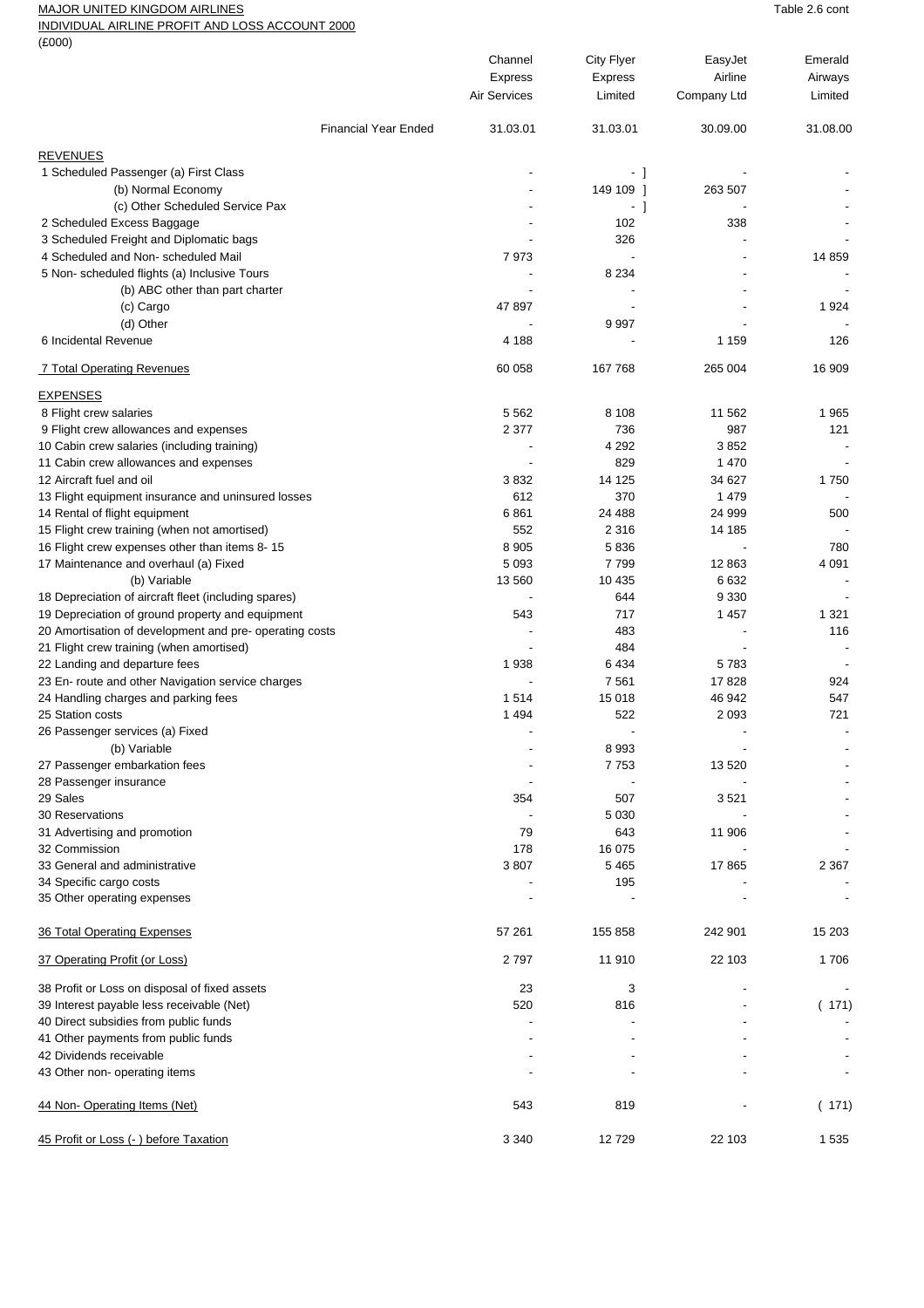|                          |                          |           |                          | Heavylift                | <b>JMC</b>               |                          |
|--------------------------|--------------------------|-----------|--------------------------|--------------------------|--------------------------|--------------------------|
| European                 | <b>Excel Airways</b>     | GB        | Go Fly                   | Cargo                    | Airlines Ltd             | KLM uk                   |
|                          |                          |           |                          |                          |                          |                          |
| Air Charter              | Limited                  | Airways   | Limited                  | Airlines                 |                          |                          |
| (e)                      |                          |           |                          |                          |                          |                          |
| 31.12.00                 | 31.10.00                 | 31.03.01  | 31.03.01                 | 31.12.00                 | 31.12.00                 | 31.3.01                  |
|                          |                          | $-1$      |                          |                          |                          |                          |
|                          |                          | 129 825 ] | 147 343                  |                          |                          | 225 862 ]                |
|                          |                          |           |                          |                          |                          |                          |
|                          |                          | $-1$      |                          |                          |                          | - 1                      |
|                          |                          | 489       | 992                      |                          |                          |                          |
|                          |                          | 1877      |                          |                          |                          | 1 0 4 2                  |
|                          |                          | 214       | $-1$                     |                          |                          |                          |
| - 1                      | 54 775 ]                 |           | - 1                      |                          |                          | - 1                      |
| - 1                      | - 1                      |           | $-1$                     |                          |                          | 35 ]                     |
|                          |                          |           |                          |                          |                          |                          |
| - 1                      | - 1                      |           | 66 ]                     | 29 8 96                  |                          | - 1                      |
| 36 039 ]                 | $-1$                     |           | $\blacksquare$           | 131                      | 372 744                  | - 1                      |
| 200                      | 278                      | 337       | 11 266                   | $\sim$                   | 14 244                   | 23 4 64                  |
| 36 239                   | 55 053                   | 132 742   | 159 667                  | 30 027                   | 386 988                  | 250 403                  |
| 3 4 5 4                  | 3 1 9 7                  | 7 2 7 1   | 7571                     | 7881                     | 25 7 7 4                 | 15 4 96                  |
| 1 2 1 6                  | 473                      | 581       | 1 0 1 4                  |                          | 3526                     | 3 3 0 4                  |
| 984                      |                          |           |                          |                          |                          | 5836                     |
|                          | 1 3 7 9                  | 3 3 0 3   | 2 5 5 5                  |                          | 13 4 64                  |                          |
| 347                      | $\overline{\phantom{a}}$ | 1 3 6 3   | 890                      |                          | 4735                     | 3 3 0 4                  |
| 6 2 4 3                  | 12 2 2 7                 | 16 736    | 20 955                   | 3959                     | 56 551                   | 30 877                   |
| 423                      | 834                      | 361       | 256                      | 150                      | 1 1 0 7                  | 1981                     |
| 4 1 5 0                  | 11 822                   | 20 572    | 23 989                   |                          | 74 0 26                  | 652                      |
| 531                      | 325                      | 591       | 627                      | 771                      | 1 609                    | 1 0 8 9                  |
| 461                      | $\overline{\phantom{a}}$ | 75        | 262                      | 1 2 6 9                  | 38 111                   | 3 0 2 9                  |
| $\sim$                   | 10 358                   | 7798      | $\overline{\phantom{a}}$ | 6 0 7 6                  | 10796                    |                          |
|                          |                          |           |                          |                          |                          |                          |
| 7 1 3 7                  | $\overline{\phantom{a}}$ | 9982      | 21 889                   | $\overline{\phantom{a}}$ | 38 054                   | 34 27 2                  |
| $\overline{\phantom{a}}$ | 62                       | 527       | 745                      | 40                       | 275                      | 42 834                   |
| 440                      |                          | 646       | 577                      | 82                       | 1596                     |                          |
|                          |                          |           |                          |                          |                          |                          |
| $\overline{\phantom{a}}$ |                          |           |                          | $\overline{\phantom{a}}$ |                          |                          |
| 1584                     | 1 3 2 5                  | 3078      | 3 0 5 5                  | 311                      | 13 218                   | 15876                    |
| 1960                     | 4551                     | 8 4 5 7   | 13768                    | 572                      | 1989                     | 12 5 98                  |
| 3533                     | 5 3 6 0                  | 12 513    | 13583                    | 1548                     | 32 416                   | 30 089                   |
|                          |                          | 1 940     |                          |                          |                          | 5 5 4 2                  |
|                          |                          | 4752      |                          |                          | 1 902                    |                          |
| 1 3 4 5                  | 3783                     | 4 2 1 0   | 4 9 24                   |                          | 14 953                   | 7912                     |
|                          |                          | 183       | 11 386                   |                          | $\overline{\phantom{a}}$ | 678                      |
|                          |                          |           |                          |                          |                          |                          |
|                          |                          | 126       | 121                      |                          | 509                      | 124                      |
|                          |                          | 492       | 260                      |                          |                          | 2673                     |
|                          |                          | 3883      | $\sim 10^{-1}$           |                          |                          | 11 385                   |
| 206                      |                          | 579       | 13 680                   | 90                       | 155                      | 16 40 5                  |
| 162                      |                          | 12891     | 2 5 2 8                  | 1 3 6 9                  | $\sim$                   | $\overline{\phantom{a}}$ |
| 4 5 4 1                  | 4558                     | 4 3 7 2   | $\overline{\phantom{a}}$ | 375                      | 29 540                   | 22 152                   |
|                          |                          | 525       | 13 237                   |                          | 437                      | 261                      |
| $\overline{\phantom{a}}$ | 256                      | $\sim$    | $\overline{\phantom{a}}$ | 7 3 3 1                  | 5974                     | 2 1 2 5                  |
| 38717                    | 60 510                   | 127 807   | 157 872                  | 31 824                   | 370 717                  | 270 494                  |
| (2478)                   | (5457)                   | 4 9 3 5   | 1795                     | (1797)                   | 16 271                   | (20091)                  |
|                          |                          |           |                          |                          |                          |                          |
| $\overline{\phantom{a}}$ | (140)                    | 35        | 2414                     |                          | 14                       |                          |
| (45)                     | 270                      | 508       |                          |                          | 2 800                    | 400                      |
|                          |                          |           |                          |                          |                          |                          |
|                          |                          |           |                          |                          |                          |                          |
|                          |                          |           |                          |                          |                          |                          |
|                          |                          |           |                          |                          |                          |                          |
| (45)                     | 130                      | 543       | 2414                     |                          | 2814                     | 400                      |
| (2523)                   | (5327)                   | 5478      | 4 2 0 9                  | (1797)                   | 19 085                   | (19691)                  |
|                          |                          |           |                          |                          |                          |                          |